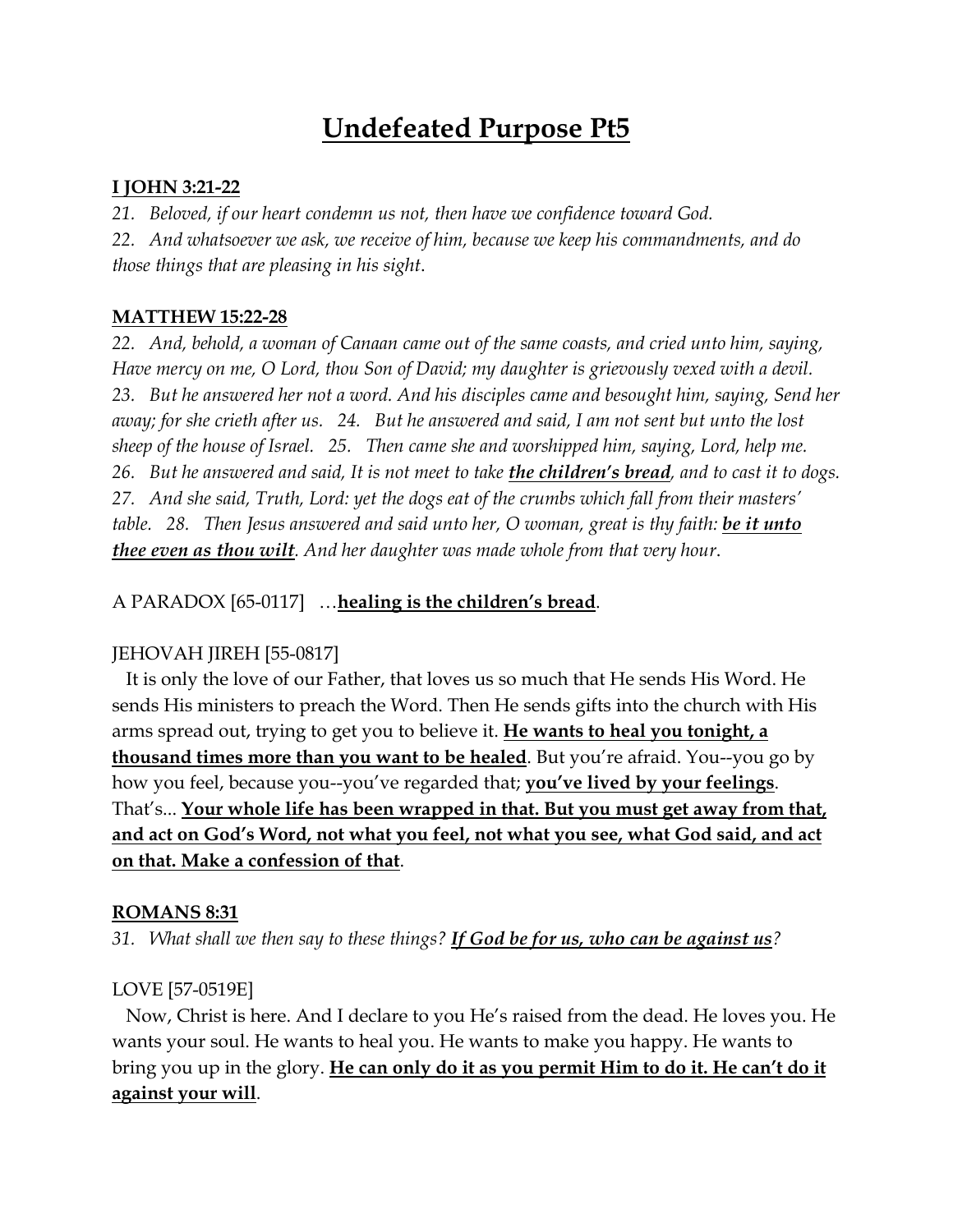#### **JOHN 16:24**

## *24. Hitherto have ye asked nothing in my name: ask, and ye shall receive, that your joy may be full*.

### THE FUNDAMENTAL FOUNDATION FOR FAITH [55-0113]

 Did you ever realize what that means? Do you realize if we go before God in the Name of Jesus, **it's just the same as Jesus Himself praying**? It isn't me praying any more. If I come in His Name, and He recognizes His Name, and Jesus said, "*Whatever you ask the Father in My Name, that I do*." And then I go to the Father in Jesus' Name, **it isn't me praying any more; it's Jesus. It's His Spirit praying through me**.

 And then I've got to receive what I ask for, because He said it, and it's God's Own Word. It can't--It can't do nothing else but produce just what it said.

#### HEAR YE HIM [56-1215]

 And **don't never be afraid to ask big things**. God wants you to ask big things. He don't want you to be little petty and juvenile. He wants you to ask big things that your joys may be full.

#### ELIJAH AND ELISHA [54-0304]

 Ask a whole lot. "God, just don't make me a little bit better; make me all the way well." Don't just let me have enough religion to make myself miserable; kill me out to sin that I can live in Christ.

#### THE WORLD IS FALLING APART [63-0412M]

 Every one of you should receive the Holy Spirit right there where you were setting, when that hunger. **God is more willing to give It to you than you are to receive It**. You never exhaust God's blessing. You never exhaust God's goodness. You can't do it.

 Could you imagine a little fish, one-half inch long, out in the middle of the sea, saying, "I better drink of this water sparingly because I might run out someday"? Could you imagine a mouse under the great garners of Egypt, saying, "I'll eat one grain a day, and allow, allowance myself, because I might run out before the next crop"? Well, that would be ridiculous.

 And **it's more ridiculous to think that you'd every exhaust the grace of Jesus Christ, and His Power, and His desire**. He's wrote it in the Word. He's promised it to you. And we're here, this morning, looking the thing in the face.

#### DISCERNING THE BODY OF THE LORD [59-0812]

Believe God for anything He promised. It's yours.